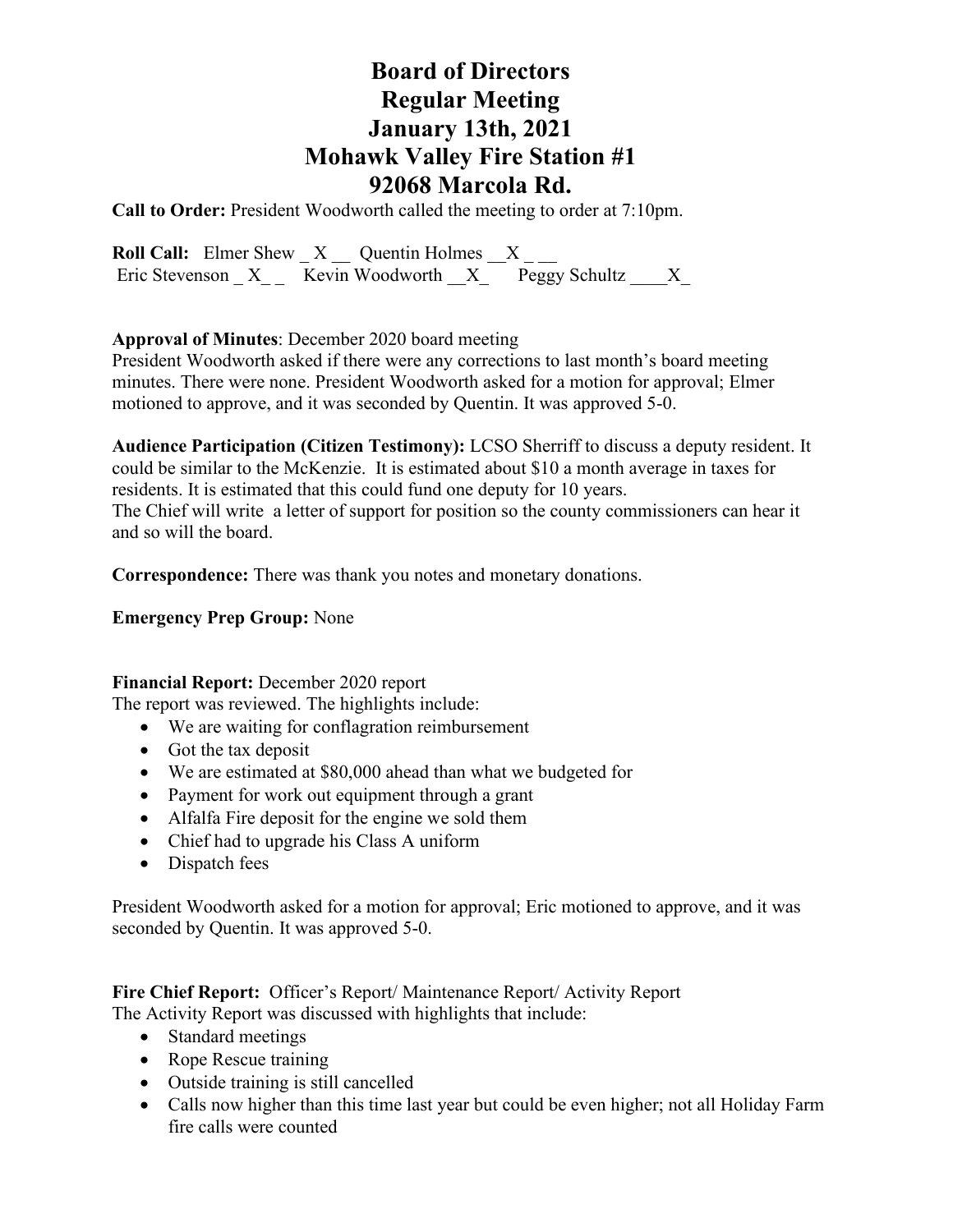# **Board of Directors Regular Meeting January 13th, 2021 Mohawk Valley Fire Station #1 92068 Marcola Rd.**

## **Maintenance Report**

The Maintenance Report was discussed with highlights that include:

- Grant ordering for fire equipment and PPE
- Odds and ends work on station 4
- The new install and use of the generator went well. It is not an automatic turnoff.
- Culvert cleanout station 1

## **Old Business**:

1. Grants

We are researching rural community grants for turnout boots. We are also hoping to apply for a grant to get a Recruitment, Retention and Outreach person hired for up to 3 years. We have not heard about the SDAO grant.

2. COVID 19 Update

We know have known cases in the district and we have a good system in place when we go on calls. There are vaccines available for personnel. All personnel have done great with complying with policies.

3. Well Project

Rainbow has our old generator and signed the contract. It is so they can use our generator to supply water in emergency situations.

#### **New Business:**

- 1. Equipment Reserve Transfer A resolution was read and signed to transfer money from the General Fund to the Equipment Reserve.
- 2. Board Public Elections

Some board members are due for re-elections and will need to submit their paperwork and fee to the county.

3. Meeting Calendar The 2021 calendar list is included in the packet.